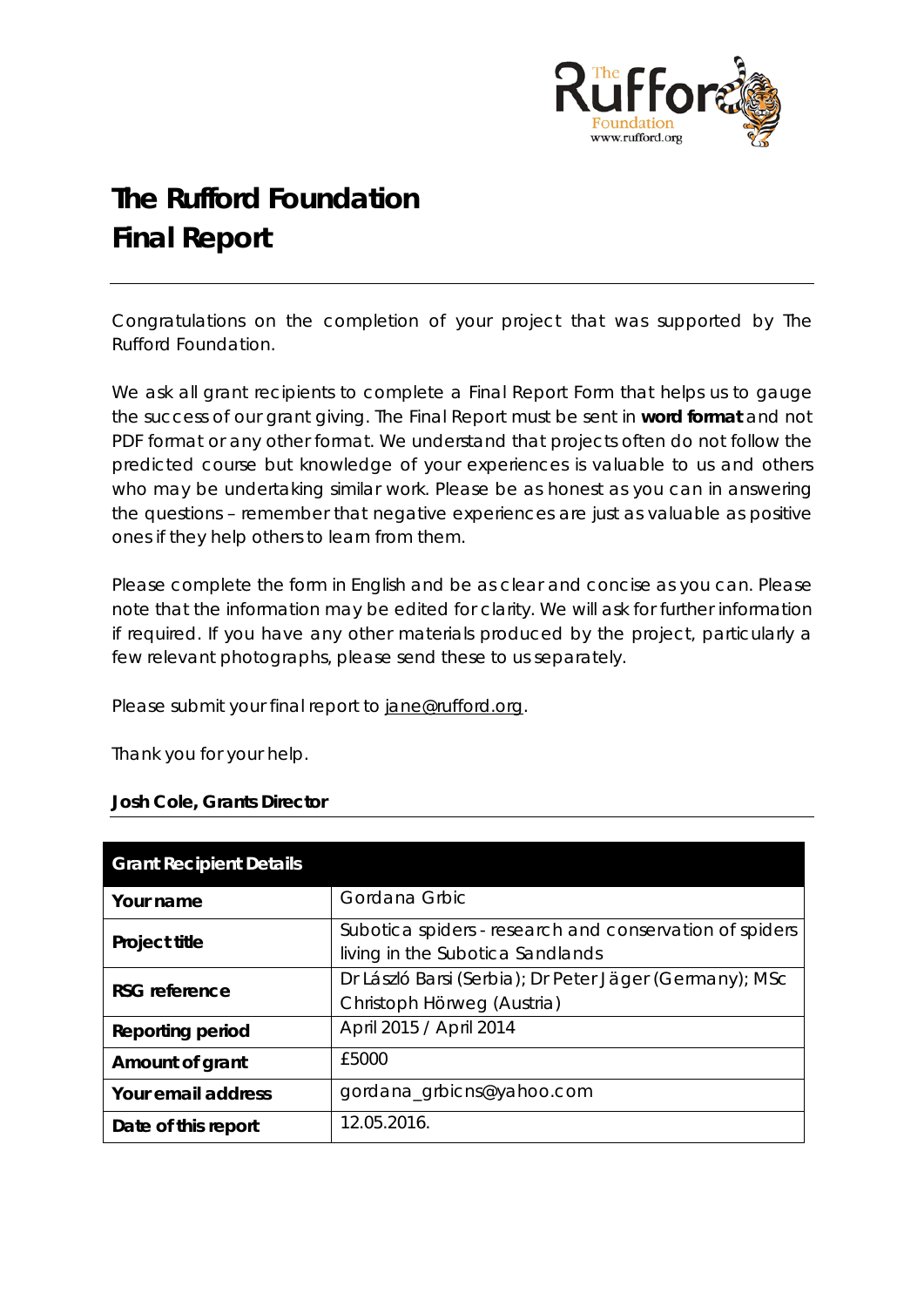

**1. Please indicate the level of achievement of the project's original objectives and include any relevant comments on factors affecting this.** 

| Objective                                                          | achieved<br>Not | achieved<br>Partially | <b>Fully</b><br>achieved | <b>Comments</b>                                                                                                                                                                                                                                                                                                                                                                                                                                     |
|--------------------------------------------------------------------|-----------------|-----------------------|--------------------------|-----------------------------------------------------------------------------------------------------------------------------------------------------------------------------------------------------------------------------------------------------------------------------------------------------------------------------------------------------------------------------------------------------------------------------------------------------|
| First inventory list of<br>species for the area                    |                 |                       | X                        | Pure faunistic researches in Serbia have<br>The<br>important<br>significance.<br>very<br>investigated<br>totally<br>area<br>was<br>a<br>unexplored so this was very important<br>first inventory list of species. And of<br>course, with every little project total<br>number of Serbian recorded species<br>increases. In this project we recorded 14<br>spider species new for Serbia.                                                            |
| Proposal of a future<br>monitoring plan                            |                 |                       | X                        | The management of the area actively<br>participated in all our activities. They<br>even accepted few suggestions from<br>our monitoring plan that could<br>be<br>covered by their current budget. We<br>also made an arrangement to expand<br>our collaboration and<br>research<br>on<br>another habitat. They saw some benefits<br>of our work and attend to support future<br>research in this area.                                              |
| $\mathsf{O} \mathsf{f}$<br>Training<br>young<br>researchers        |                 | X                     |                          | As it was in previous Rufford project,<br>students were partially interesting to work<br>with spiders. More interest they showed<br>in the field activities then in laboratory.<br>They highlighted one big problem as a<br>reason for withdrawal from research:<br>lack of literature in Serbian language.<br>Again, only one student stayed till the<br>end of the project, and got the idea<br>what he will do for his future diploma<br>thesis. |
| Promotion of spiders<br>through<br>schoolchildren<br>workshops     |                 |                       | X                        | Children are the best group to work with.<br>They were very cooperative, and active.<br>In one school they made three posters<br>about spiders, so this is a special record.<br>We got an open invitation to come<br>again.                                                                                                                                                                                                                         |
| Promotion spiders<br>through media<br>(television<br>broadcasting) |                 |                       | X                        | We successfully overcome the problem<br>to get an intention from the media. We<br>manage to get an interview of 50<br>minutes duration. It was first broadcast                                                                                                                                                                                                                                                                                      |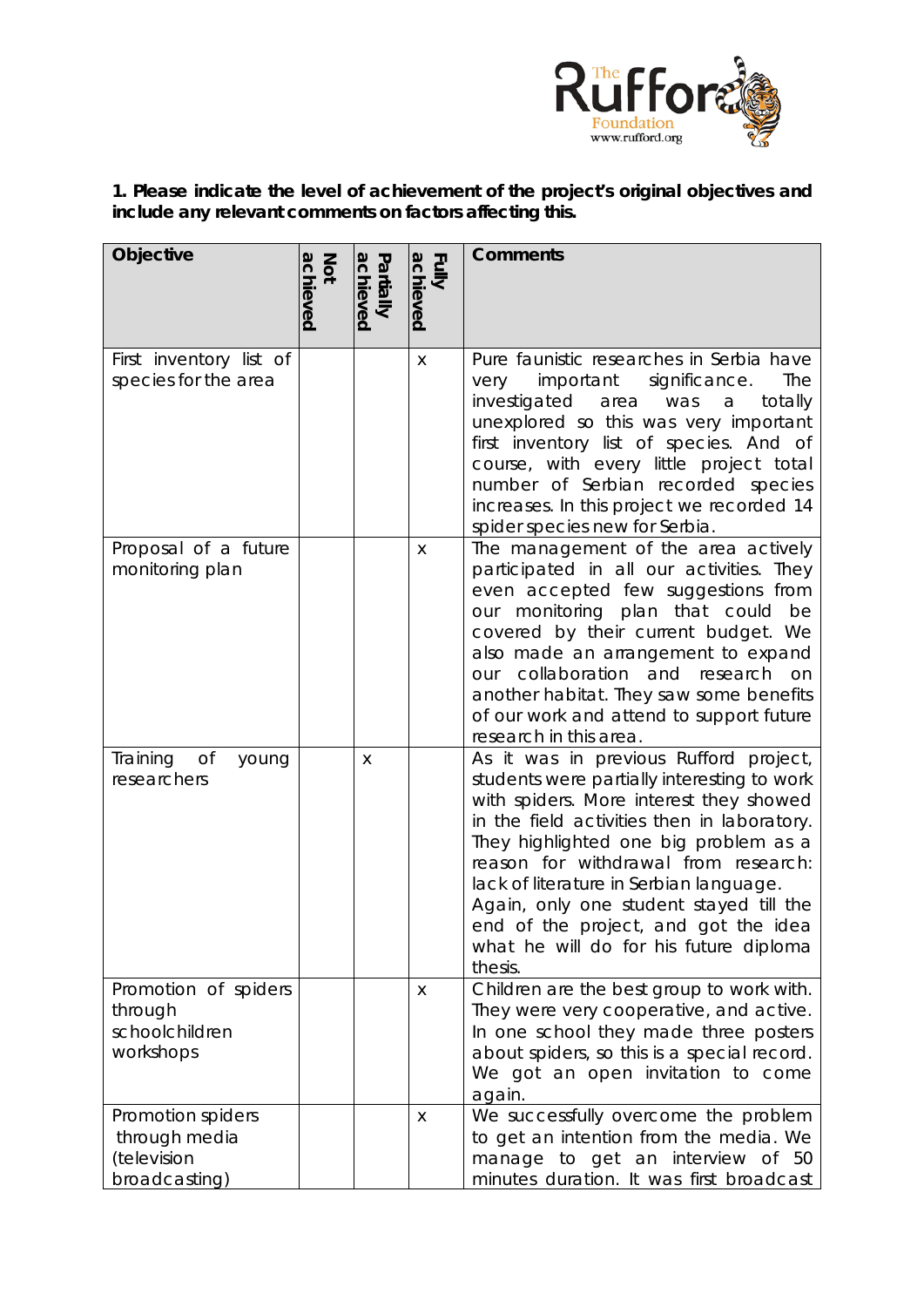

|                                              |   |   | on local TV station, and then uploaded<br>on YouTube. This was the first TV issue<br>dedicated only to spiders. Till this day<br>this link was seen by 316 people.                                                                                                                                                                                |
|----------------------------------------------|---|---|---------------------------------------------------------------------------------------------------------------------------------------------------------------------------------------------------------------------------------------------------------------------------------------------------------------------------------------------------|
| Spider<br>website<br>in.<br>Serbian language |   | X | Nothing defines or builds some brand like<br>a website does. The Spiders of Serbia as<br>a brand needs to be built, so we made<br>first website about spiders on Serbian<br>language. www.paukovisrbije.com It is<br>for children, amateurs and professionals.<br>First impressions are positive but it will<br>develop in future and stay alive. |
| Publication of the<br>results                | X |   | results of this research<br>The<br>were<br>presented at the 29th European Congress<br>of Arachnology in Brno, Czech Republic<br>in September 2015. They were accepted<br>very well. Our results contribute wider<br>appreciation of biodiversity in the Serbia<br>and Europe.                                                                     |

# **2. Please explain any unforeseen difficulties that arose during the project and how these were tackled (if relevant).**

This time we didn't have any difficulties that influenced our work.

# **3. Briefly describe the three most important outcomes of your project.**

The three most important outcomes of this project were: (1) a comprehensive inventory list of species, (2) sharing knowledge with children and students and (3) design and develop a first website about spiders on Serbian language.

**Inventory list:** the Subotica Sandland protected area is situated close to Hungarian border and it is rich in biodiversity but unexplored when we talk about spiders. Beside the first result for the investigated area we recorded 14 spider species new for Serbia. Our work contributes biodiversity knowledge in Serbia and in Europe. Furthermore, based on inventory list, we also made initial recommendations towards a monitoring plan and this represent another example of the link between scientific information and its practical usages.

**Sharing knowledge:** sharing knowledge with students in the field and enabling them to become independent is crucial; this is a very slow process but we expect that over the years number of people involved in arachnology will raise; sharing knowledge with schoolchildren was the most successful sharing; we certainly create interesting and friendly surroundings for not so popular group of animals;

**Website:** is created to overcome the lack of literature about spiders in Serbian language and to create a friendly surroundings for unpopular animal group to wide audience; at this media you could find information about species, activities and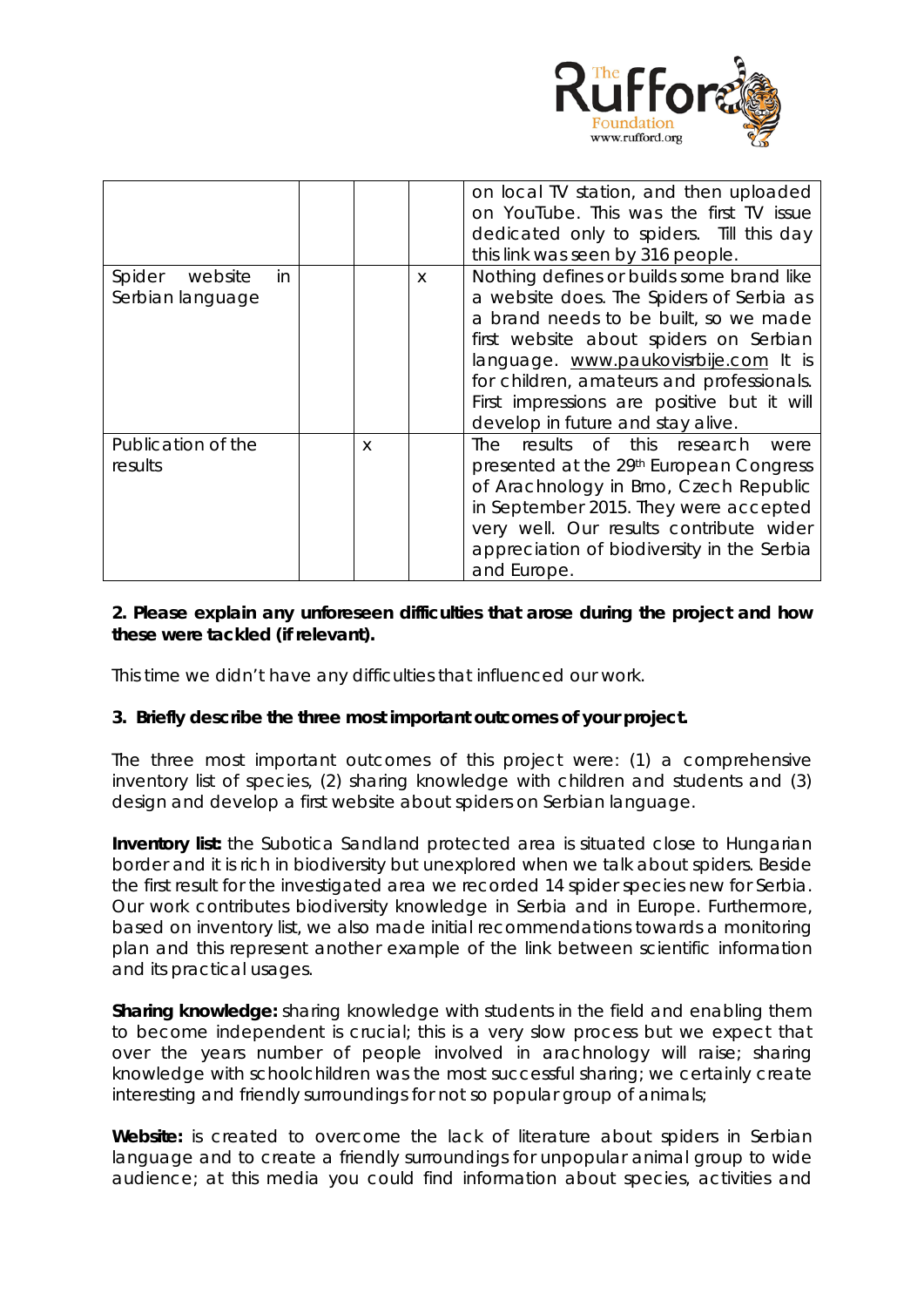

people that work with spiders in Serbia; it contains scientific facts and popular stories from our country that was not possible to see before. There are a lot of original photos of species, fieldwork and laboratory work. First feedback is good so we will keep it alive and active. See [www.paukovisrbije.com.](http://www.paukovisrbije.com/)

## **4. Briefly describe the involvement of local communities and how they have benefitted from the project (if relevant).**

N/A

#### **5. Are there any plans to continue this work?**

Yes, based on the two main reasons: the Subotica Sandlands is still unexplored and the management of protected area The Public Company "Palić-Ludaš" is open to new idea in environmental protection.

Our inventory list of species in this project covered just a small part of very untypical wetland in the heart of the sandlands. So it is our duty to continue at some typical habitats so we could give a comprehensive list of species and get insight what is going on with spider biodiversity at this area.

The Public Company "Palić-Ludaš" wants to be up to date with innovations, so our monitoring plan based on spider fauna, as innovation here, was very well accepted. At the moment, few suggestions will be applied, ones that could be covered by their current budget. They actively participated in all our activities. They saw some benefits of our work and attend to support our future research in this area.

#### **6. How do you plan to share the results of your work with others?**

Preliminary results were presented as poster at The 29th European Congress of Arachnology in Brno, Czech Republic in September 2015. They were very well accepted and that was also a scientific verification of our findings. We also deliver that list of species to the management of the protected area and that is The Public Company "Palić-Ludaš". Now they have an insight what species lives at Subotica Sandlands. We also send a copy of the list to the Ministry of Agriculture and Environmental Protection of Serbia, so it could be officially added to a national database.

The manuscript will be submitted next year in some previewed arachnological journal, because more results will be added then. After the manuscript publication the result will be input in the Serbian biodiversity database, as well as to other transnational databases such as 'Fauna Europea'.

And of course, the reference collection are deposited at Educons University and in Nature Museum in Basel (Switzerland) so everyone who will shows some interest in spider could see what we found.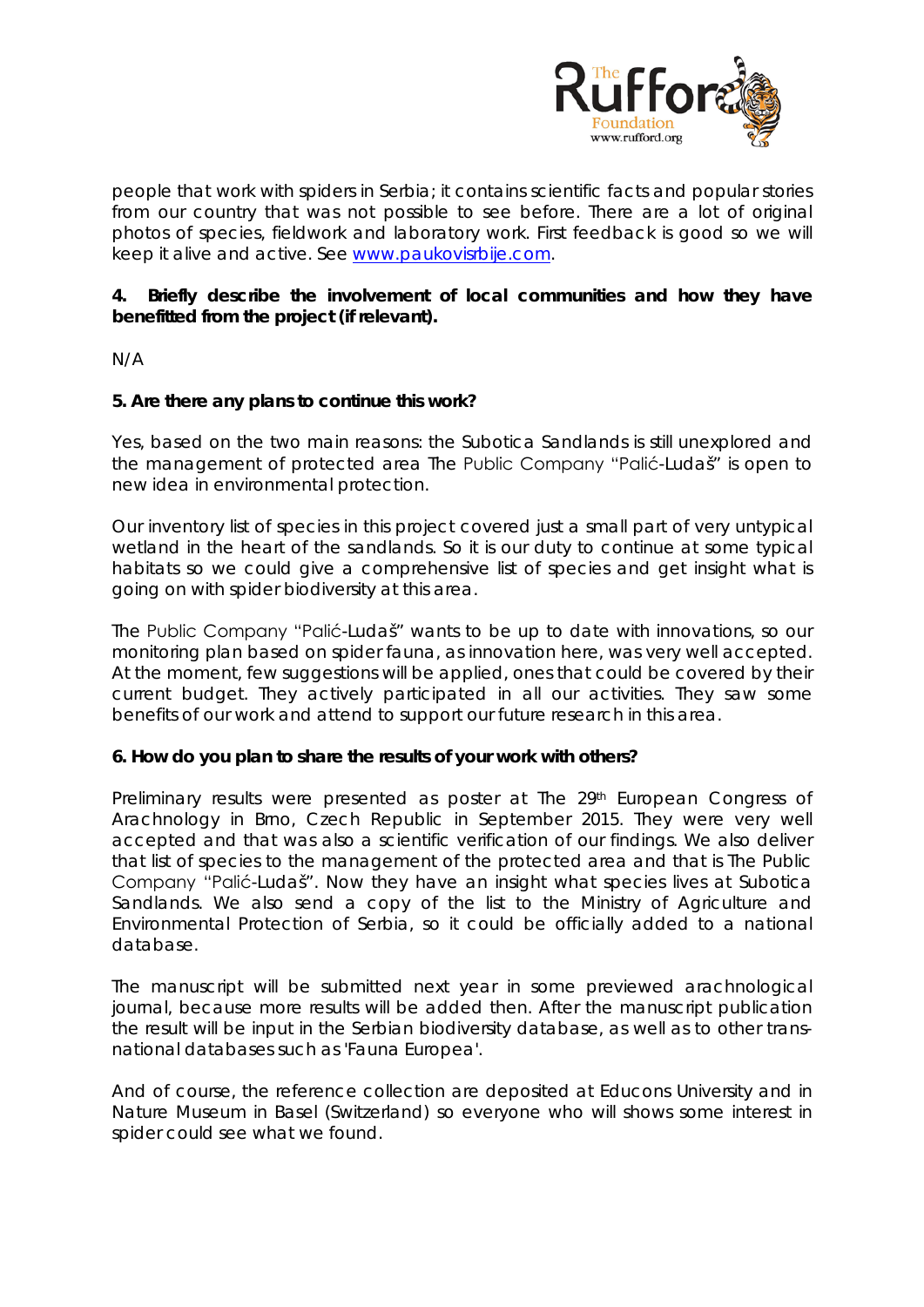

## **7. Timescale: Over what period was The Rufford Foundation grant used? How does this compare to the anticipated or actual length of the project?**

The RSG was used from April 2015 to April 2016. This corresponds to the anticipated length of the project.

**8. Budget: Please provide a breakdown of budgeted versus actual expenditure and the reasons for any differences. All figures should be in £ sterling, indicating the local exchange rate used.** 

| Item                               | Budgeted<br>Annount | <b>Amount</b><br>Actual | Difference     | <b>Comments</b>                                                                                                                                                                                                                   |  |
|------------------------------------|---------------------|-------------------------|----------------|-----------------------------------------------------------------------------------------------------------------------------------------------------------------------------------------------------------------------------------|--|
| Wages for fieldwork                | 560                 | 560                     | $\overline{0}$ |                                                                                                                                                                                                                                   |  |
| Wages for laboratory work          | 560                 | 560                     | $\overline{0}$ |                                                                                                                                                                                                                                   |  |
| Car rental                         | 1450                | 1450                    | $\overline{0}$ |                                                                                                                                                                                                                                   |  |
| Fuel                               | 640                 | 640                     | $\overline{0}$ |                                                                                                                                                                                                                                   |  |
| Material for pitfall traps         | 150                 | 200                     | $-50$          | We decided not to print posters                                                                                                                                                                                                   |  |
| Expended<br>laboratory<br>material | 250                 | 300                     | $-50$          | will<br>continue<br>since<br>our<br>we<br>research,<br>and<br>because<br>we                                                                                                                                                       |  |
| Printing posters                   | 250                 | $\overline{0}$          | $+250$         | choose untypical habitat for this<br>preliminary research. The species<br>for the poster will not be the best<br>choice to present the Subotica<br>Sandlands. Money was invested<br>in laboratory material, traps and<br>website. |  |
| Website                            | 1140                | 1290                    | $-150$         |                                                                                                                                                                                                                                   |  |
|                                    |                     |                         |                |                                                                                                                                                                                                                                   |  |
| Total                              | 5000                | 5000                    | $\overline{0}$ |                                                                                                                                                                                                                                   |  |

#### **9. Looking ahead, what do you feel are the important next steps?**

In my opinion, inventory field work and intensive promotion of spiders are equally important steps for the future. Serbia in unexplored properly and spiders are still unpopular group of animal. Faster progress we have in our inventory work then in education and promotion. The list of Serbian spider species grows fast with every project, but our team grows slowly. Equally, in first and second Rufford Small Grant projects, we had several students interested in fieldwork but only one stayed till the end of the project.

During our conversations with students we establish two potential problems of that slow growth: lack of students' literatures on Serbian language and working collections of spiders. So if we want to attract some more people in our team, we have to make/translate some book about spider in Serbian language, then perhaps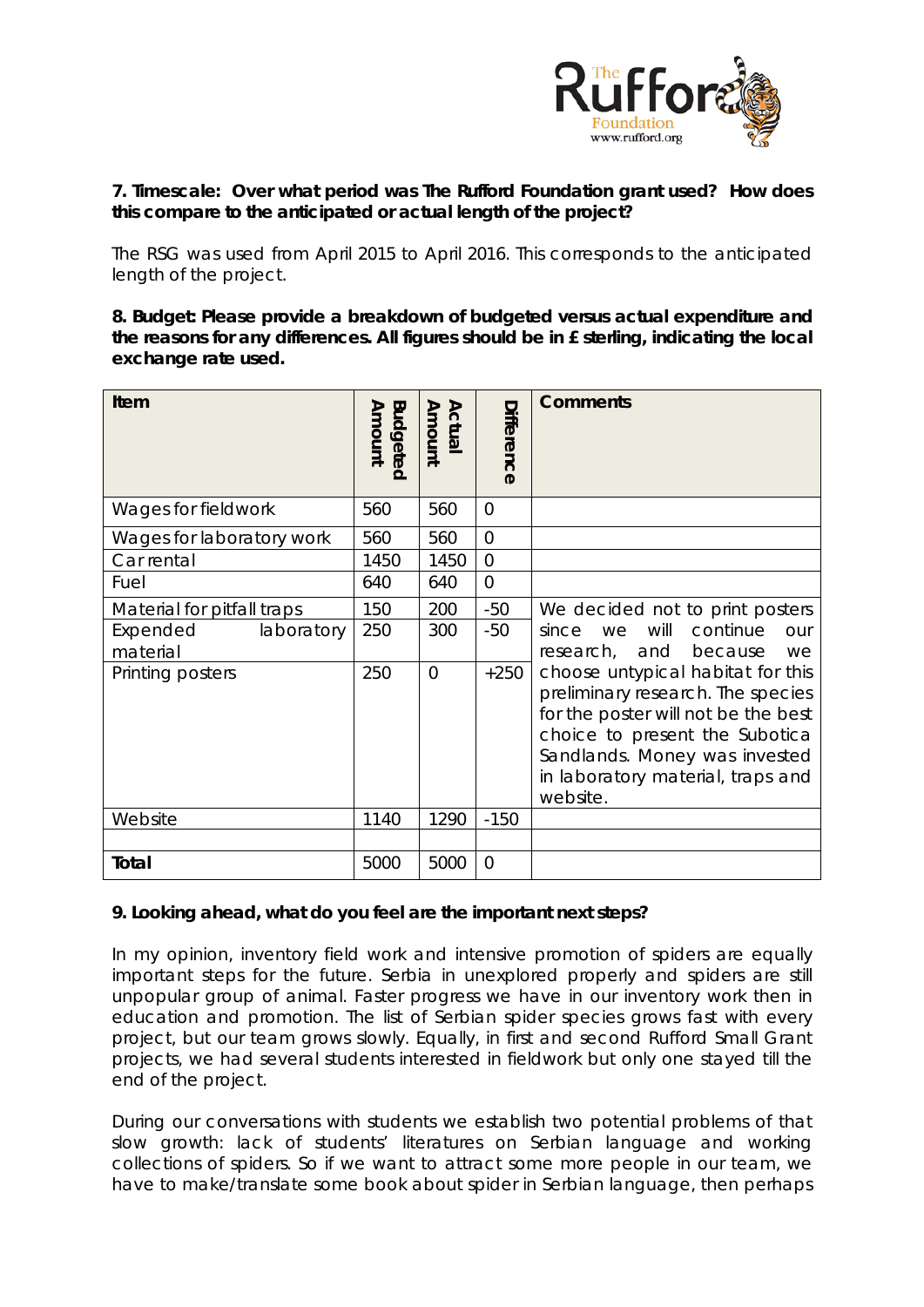

to publish some field guide and to deposit some work spider collection at the museum or institute of Nature Protection that could be used in future as teaching tools. Perhaps, it would be useful to organise some training course of determination, training camps ones or twice a year.

Promotion of spiders in previous project was organised though workshops and lectures, but it has to be expended to perhaps art competitions, or clay models exhibitions on the biodiversity day, costume ball, and other not specific way of promotion so it could be create more friendly surroundings for not so popular group of animals.

## **10. Did you use The Rufford Foundation logo in any materials produced in relation to this project? Did the RSGF receive any publicity during the course of your work?**

Yes, I used the RF Logo in all oral presentations I gave, and on workshop presentations. It was also used at the poster presentation at Arachnology Congress in Czech Republic.

On the spiders site [www.paukovisrbije.com](http://www.paukovisrbije.com/) there is a logo of RSGF and links to my project, and RSGF home page.

## **11. Any other comments?**

I would like to express my gratitude to The Rufford Foundation, which gives me an opportunity to conduct a project. It was my pleasure, and satisfaction to work under your sponsorship again. Biodiversity research in my country is neglected, so importance of this project is even bigger than it looks like at first glance. The Balkans is one of the most important centres of the European biodiversity but still not explored properly and spiders are discriminated group of animals that need a special attention.

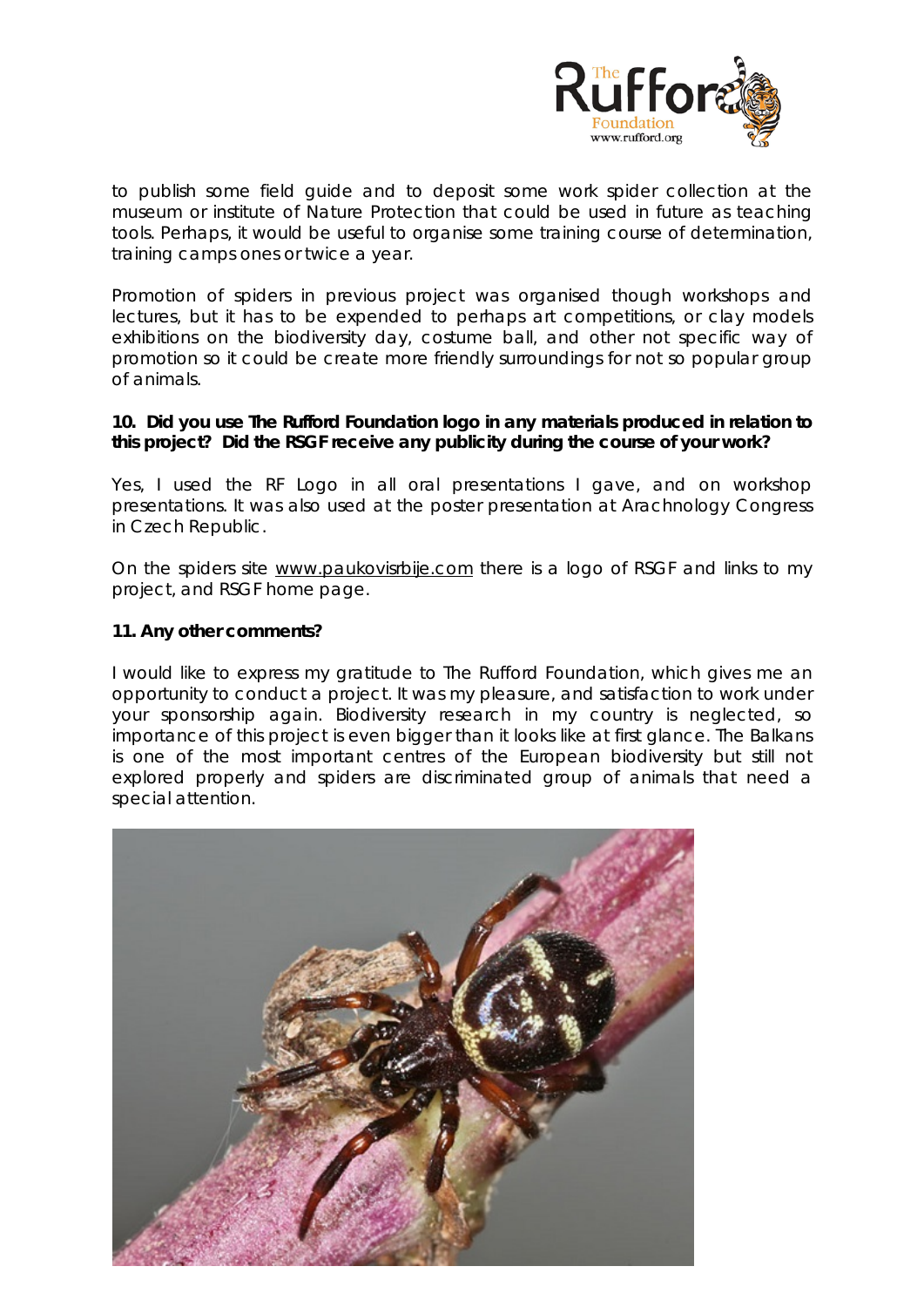